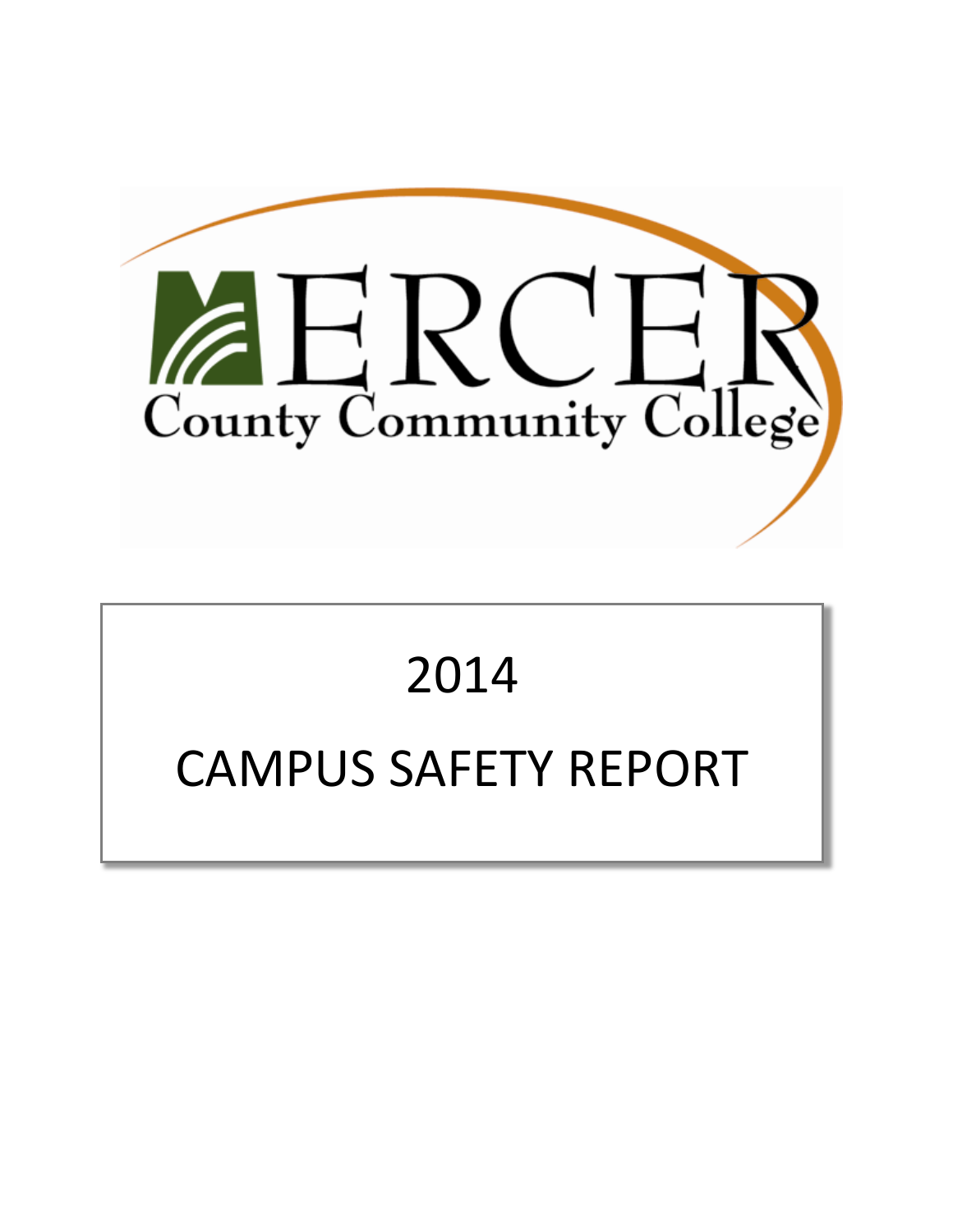The Jeanne Clery Disclosure of Campus Security Policy and Campus Crime Statistics Act (20 USC § 1092(f)) is the landmark federal law, originally known as the Campus Security Act, that requires colleges and universities across the United States to disclose information about crime on and around their campuses. The law is tied to an institution's participation in federal student financial aid programs and it applies to most institutions of higher education both public and private. The Act is enforced by the United States Department of Education.

The law was amended in 1992 to add a requirement that schools afford the victims of campus sexual assault certain basic rights, and was amended again in 1998 to expand the reporting requirements. The 1998 amendments also formally named the law in memory of Jeanne Clery. Subsequent amendments in 2000 and 2008 added provisions dealing with registered sex offender notification and campus emergency response. The 2008 amendments also added a provision to protect crime victims, "whistleblowers", and others from retaliation.

# **The Clery Act requires colleges and universities:**

Publish an Annual Security Report (ASR) by October 1, documenting three calendar years of select campus crime statistics including security policies and procedures and information on the basic rights guaranteed victims of sexual assault. The law requires that schools make the report available to all current students and employees, and prospective students and employees must be notified of its existence and given a copy upon request. Schools may comply with this requirement via the internet if required recipients are notified and provided exact information regarding the on‐line location of the report. Paper copies of the ASR should be available upon request. All crime statistics must be provided to the U.S. Department of Education.

To have a public crime log. Institutions with a police or security department are required to maintain a public crime log documenting the "nature, date, time, and general location of each crime" and its disposition, if known. Incidents must be entered into the log within two business days. The log should be accessible to the public during normal business hours; remain open for 60 days and, subsequently, made available within two business days upon request.

Disclose crime statistics for incidents that occur on campus, in unobstructed public areas immediately adjacent to or running through the campus and at certain non‐ campus facilities including Greek housing and remote classrooms.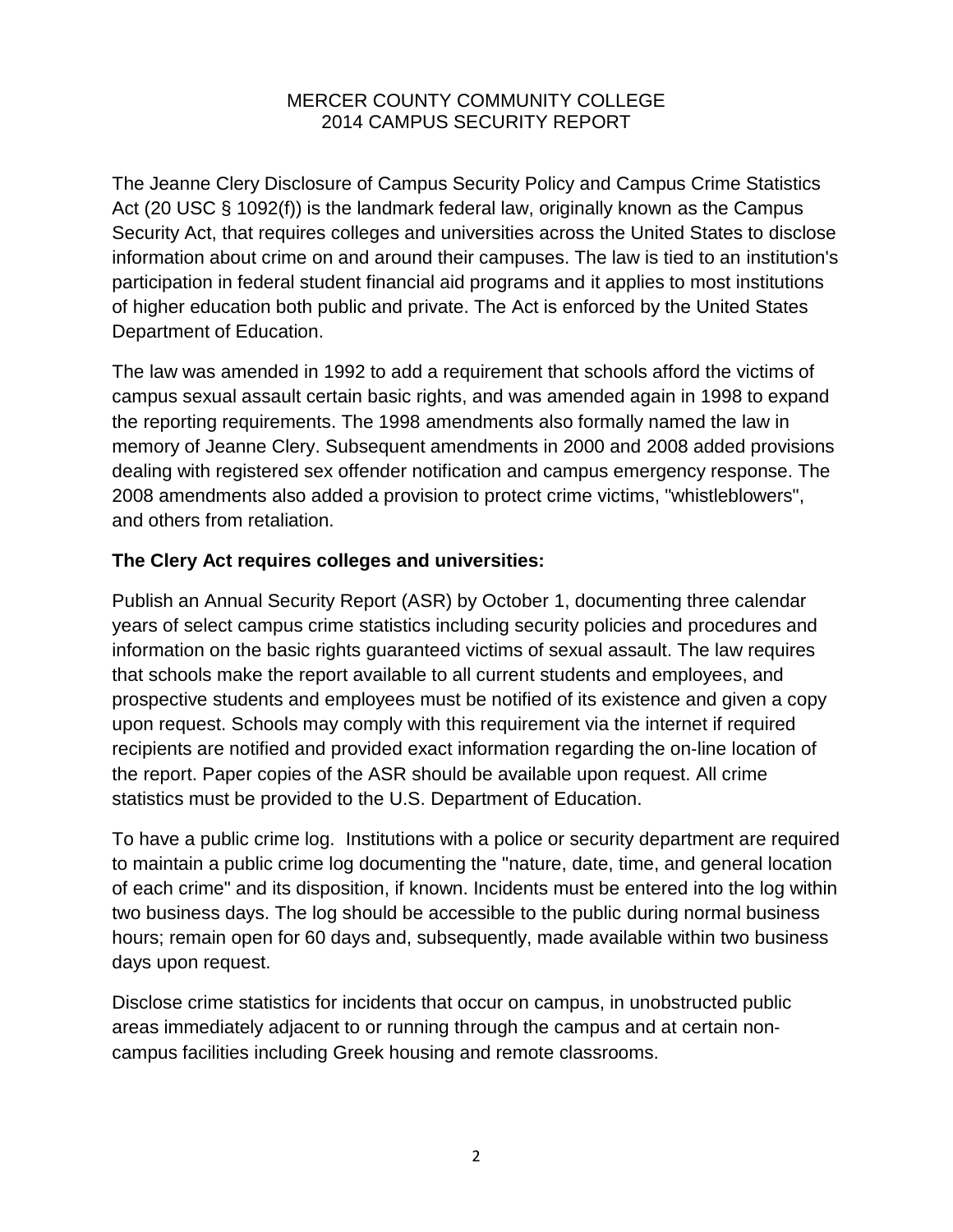The statistics must be gathered from campus police or security, local law enforcement and other school officials who have "significant responsibility for student and campus activities."

The Clery Act requires reporting of crimes in seven major categories: 1. Criminal Homicide, 2. Sex Offenses, 3. Robbery, 4. Aggravated Assault, 5. Burglary, 6. Motor Vehicle Theft and 7. Arson.

Schools are also required to report statistics for the following categories of arrests or referrals for campus disciplinary action (if an arrest was not made):

- 1. Liquor Law Violations
- 2. Drug Law Violations
- 3. Illegal Weapons Possession

Hate crimes must be reported by category of prejudice, including race, gender, religion, sexual orientation, ethnicity, and disability. Statistics are also required for four additional crime categories if the crime committed is classified as a hate crime: 1. Larceny/Theft, 2. Simple Assault, 3. Intimidation, 4. Destruction/Damage/Vandalism of Property.

## **Hate Crimes**

A criminal act motivated by bias against any person or group of persons, or the property of any person or group of persons because of the ethnicity, race, national origin, religion, gender, sexual orientation, or disability of the person or group, or bias based upon the perception that the person or group has one or more of those characteristics. Timely warnings about Clery Act crimes which pose a serious or ongoing threat to students and employees. Institutions must provide timely warnings in a manner likely to reach all members of the campus community. This mandate has been part of the Clery Act since its inception in 1990. Timely warnings are limited to those crimes an institution is required to report and include in its ASR. There are differences between what constitutes a timely warning and an emergency notification; however, both systems are in place to safeguard students and campus employees.

#### **Emergency Operations Plan**

Devise an emergency response, notification and testing policy. Institutions are required to inform the campus community about a "significant emergency or dangerous situation involving an immediate threat to the health or safety of students or employees occurring on the campus."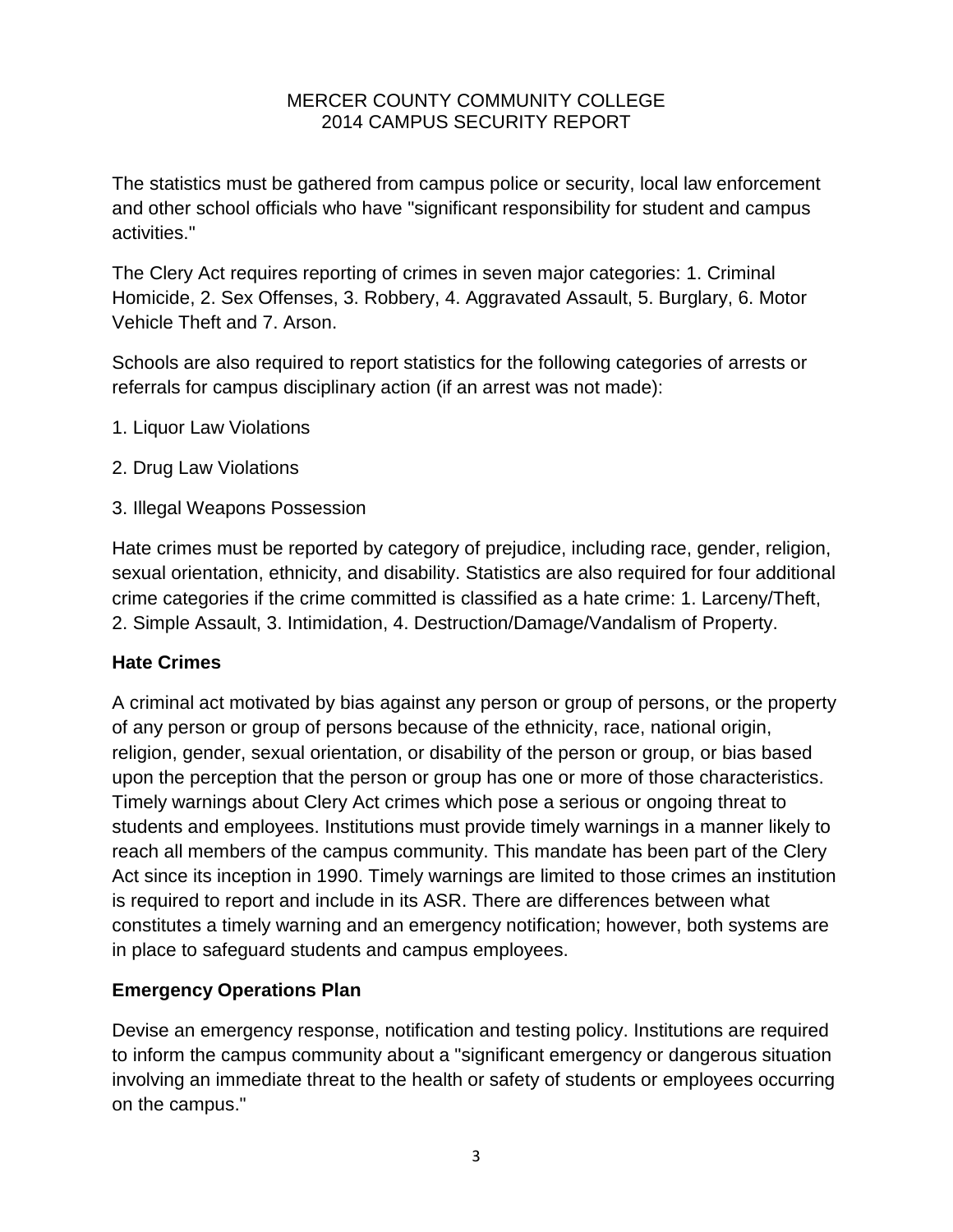An emergency response expands the definition of timely warning as it includes both Clery Act crimes and other types of emergencies (i.e., a fire or infectious disease outbreak). Colleges and universities with and without on‐campus residential facilities must have emergency response and evacuation procedures in place.

Institutions are mandated to disclose a summary of these procedures in their ASR. Additionally, compliance requires one test of the emergency response procedures annually and policies for publicizing those procedures in conjunction with the annual test.

#### **Mission Statement: Mercer County Community College**

Mercer County Community College is concerned about the safety and welfare of all campus members and guests and commits itself to promoting a safe and secure environment. Because no campus can totally isolate itself from crime, Mercer County Community College has developed a series of policies and procedures designed to ensure that every possible precaution is taken to protect the campus community.

## **College Safety and Security Office Information**

The Office of College Safety and Security reports directly to the Vice President/Chief Business Officer of the College. The Office of College Safety and Security works closely with all departments of the College to ensure that safety policy and procedures are uniformly executed and conveyed in a clear and consistent manner to all the College's students, faculty, and staff.

The main office is located at 1200 Old Trenton Road, West Windsor, New Jersey. It is open 24 hours a day, 365 days a year. Uniformed Campus Safety officers, a supervisor, and a director provide around‐the‐clock patrol and services to the campus community. All Campus Safety officers are licensed in the state of NJ as unarmed private security officers. They have the same arrest powers as a private citizen as provided in the NJ Revised Statutes.

Campus Safety officers are responsible for a full range of safety services to the Mercer County Community College community, including all crime report investigations, medical emergencies, fire emergencies, traffic accidents, and enforcement of all College policies including those relating to alcohol use, drug use, and weapons possession. Campus Safety officers submit incident reports on all crimes on campus reported to the department. These incident reports are than filed with the appropriate local police department (Hamilton, Lawrence, Trenton and West Windsor Police Departments) and automatically become part of its record‐keeping process.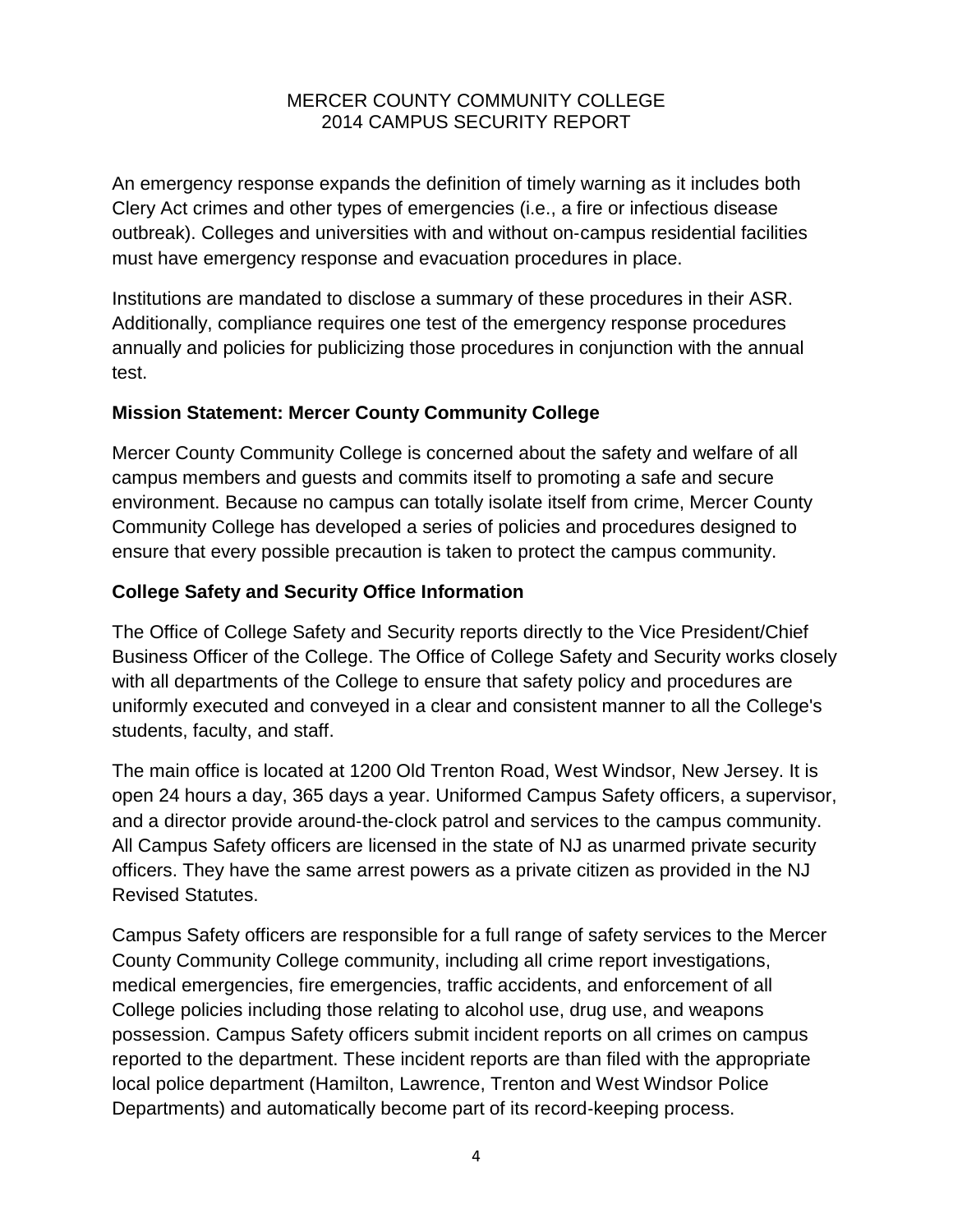All serial numbers of vehicles and property stolen from campus are reported through the appropriate police department and reported to the National Crime Information Center (NCIC). All criminal activity, suspicious activity, and other emergencies on campus should be reported directly to the Office of College Safety and Security by any member or guest of Mercer County Community College. Security Officers can be contacted by using any interior emergency phone or by dialing 3200 within the college. Campus Safety officers will respond to you anywhere on campus to investigate and inquire about any of these events.

## **Campus Law Enforcement Authority**

The Office of College Safety and Security officers at Mercer County Community College have the authority to ask persons for identification and to determine whether individuals have lawful business at Mercer County Community College. Security officers have the authority to issue summons related to parking and violations of campus policy.

Fines resulting from any violation shall be paid at the Bursars Office. Outstanding fines may be billed to financial accounts of students, faculty, and staff. Criminal incidents are referred to the local police who have jurisdiction on the campus. The Office of College Safety and Security at Mercer County Community College maintains a highly professional working relationship with the West Windsor, Trenton and Hamilton Police Departments as well as the Mercer County Sheriff's Department. All crime victims and witnesses are strongly encouraged to immediately report the crime to the College Safety and Security Office and the appropriate police agency. Prompt reporting will assure timely warning notices on‐campus and timely disclosure of crime statistics.

# **Alcohol Policy**

Mercer County Community College seeks to encourage and sustain an academic environment that both respects individual freedom and promotes the health, safety, and welfare of all members of the community. In keeping with these objectives, the College has established a policy and guidelines governing the distribution and consumption of alcoholic beverages on the College campus, consistent with laws of the state of NJ. Under‐age possession and/or consumption of alcoholic beverages are not permitted on property owned or controlled by the College. Intentionally or knowingly selling, or intentionally or knowingly "furnishing" alcoholic beverages to persons under the age of 21, or to persons obviously inebriated, is not permitted on property owned or controlled by the College.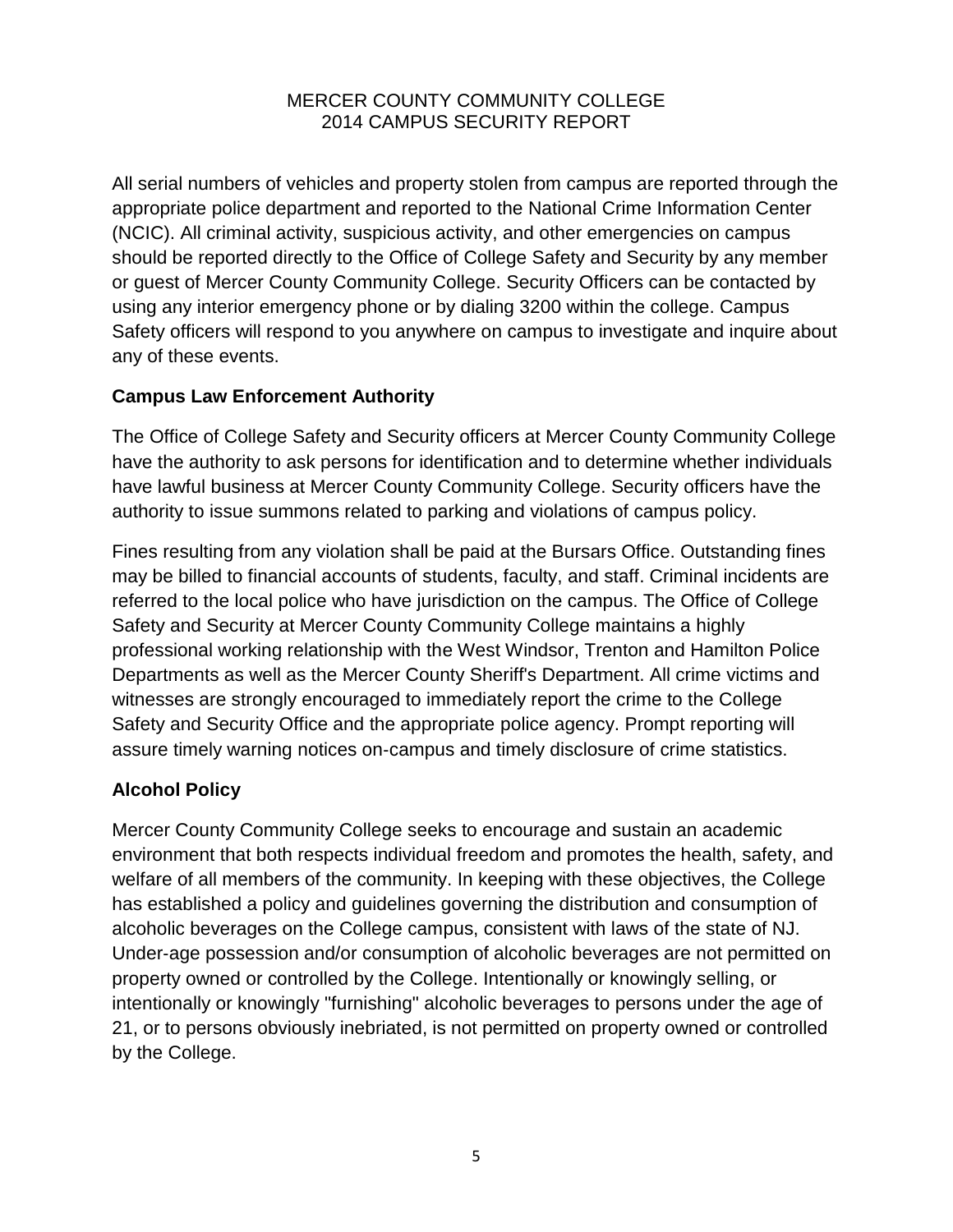Alcohol can be served at public events only to those over the age of 21 and only if in conformity with those requirements of the NJ Liquor Control Commission and the College regarding the serving of alcohol.

Arrangements for serving alcohol at public events must be made through the Office of the Dean for Students Affairs in the Student Center on the West Windsor campus.

Any individual known to be in violation of the College alcohol policy is subject to disciplinary action and possible arrest, imprisonment, or fine according to state or federal law.

# **Illegal Drugs**

Mercer County Community College does not condone possession, use, or distribution of any and all illegal drugs by anyone in any campus facility. Any individual known to be possessing, using, or distributing such drug is subject to disciplinary action and possible arrest, imprisonment, or fine according to state or federal law.

## **Weapons**

For the safety of everyone, all types of weapons are prohibited on campus. Anyone possessing or using weapons can and will be subject to disciplinary action. "Weapon" means anything readily capable of lethal use or of inflicting serious bodily injury. The term includes, but is not limited to, all:

1. Firearms, even though not loaded or lacking a clip or other component to render them immediately operable;

2. Components which can be readily assembled into a weapon;

3. Gravity knives, switch‐blades, knives, daggers, dirks, stilettos, or other dangerous knives, billies, blackjacks, bludgeons, metal knuckles, sandclubs, slingshots, cestus or similar leather bands studded with metal filings or razorblades imbedded in wood; and

4. Stun guns and any other weapon or other device which projects, releases or emits tear gas or any other substance intended to produce temporary physical discomfort or permanent injury through being vaporized or otherwise dispensed in the air.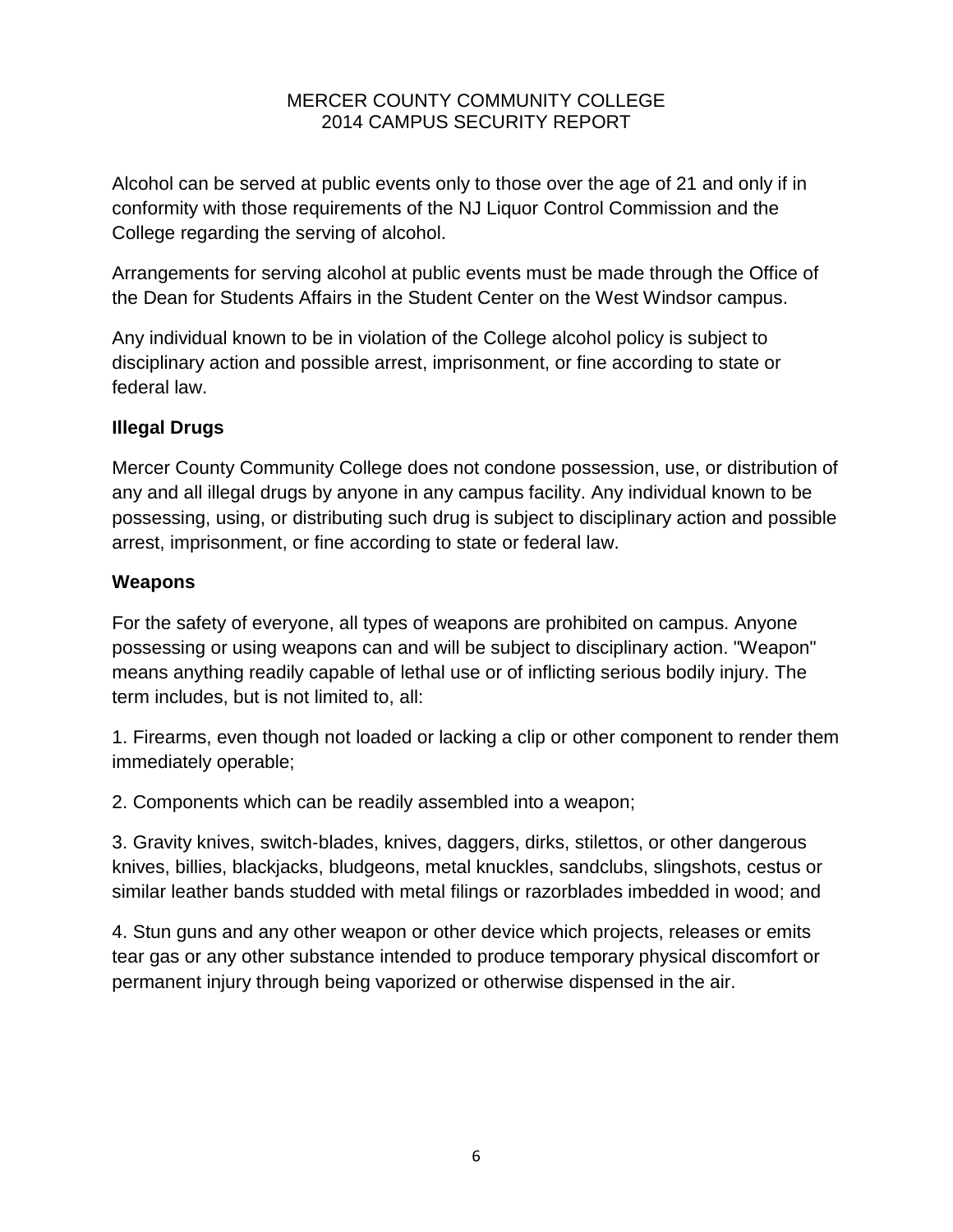# **Daily Crime Log**

Campus Safety maintains a daily crime log that lists all reported crimes. The log outlines the logistics of the crime (date, time, location), the nature of the crime, and how the crime was handled.

# **Crime Statistics**

The Office of Campus Safety, under the direction of the director or his or her designee, gathers and compiles Mercer County Community College's crime statistics. In addition to the crimes reported to Campus Safety, the director also solicits information from the Office of the Dean of Students and the Department of Physical Education and Athletics. Crime statistics in this report from off‐campus venues and adjacent streets are compiled in collaboration with the appropriate local police department.

These crime statistics are substantiated by the Office of Campus Safety in collaboration with the dean of students, the director of physical education and athletics, and the appropriate local police department. Double counting of these crimes is avoided by an oversight process conducted by the director of campus safety.

It should be noted that the Campus Security Act was amended in 1998. Any marked increase across years or in the revised statistics from previous years can be accounted for by the fact that the geographic boundaries for reporting were greatly expanded in 1998, and reporting of drug, alcohol, and weapons violations was also broadened to include not only arrests but also disciplinary referrals.

The Office of Campus Safety is committed to working with the Mercer County Community College community to resolve all criminal matters in a timely fashion. All members of the Office of Campus Safety know that for this to happen they must cooperate and work hand‐in‐hand with faculty, staff, and students. By working together, the Office of Campus Safety and the College community can create a safe and secure environment.

# **Sex Offender Registration Statement**

In accordance to the "Campus Sex Crimes Prevention Act" of 2000, which amends the Jacob Wetterling Crimes Against Children and Sexually Violent Offender Campus Security Report 2012 Page 6 of 22 Registration Act, the Jeanne Clery Act and the Family Educational Rights and Privacy Act of 1974, Mercer County Community College, Office Of College Safety and Security is providing a link to the New Jersey State Police Sex Offender Registry.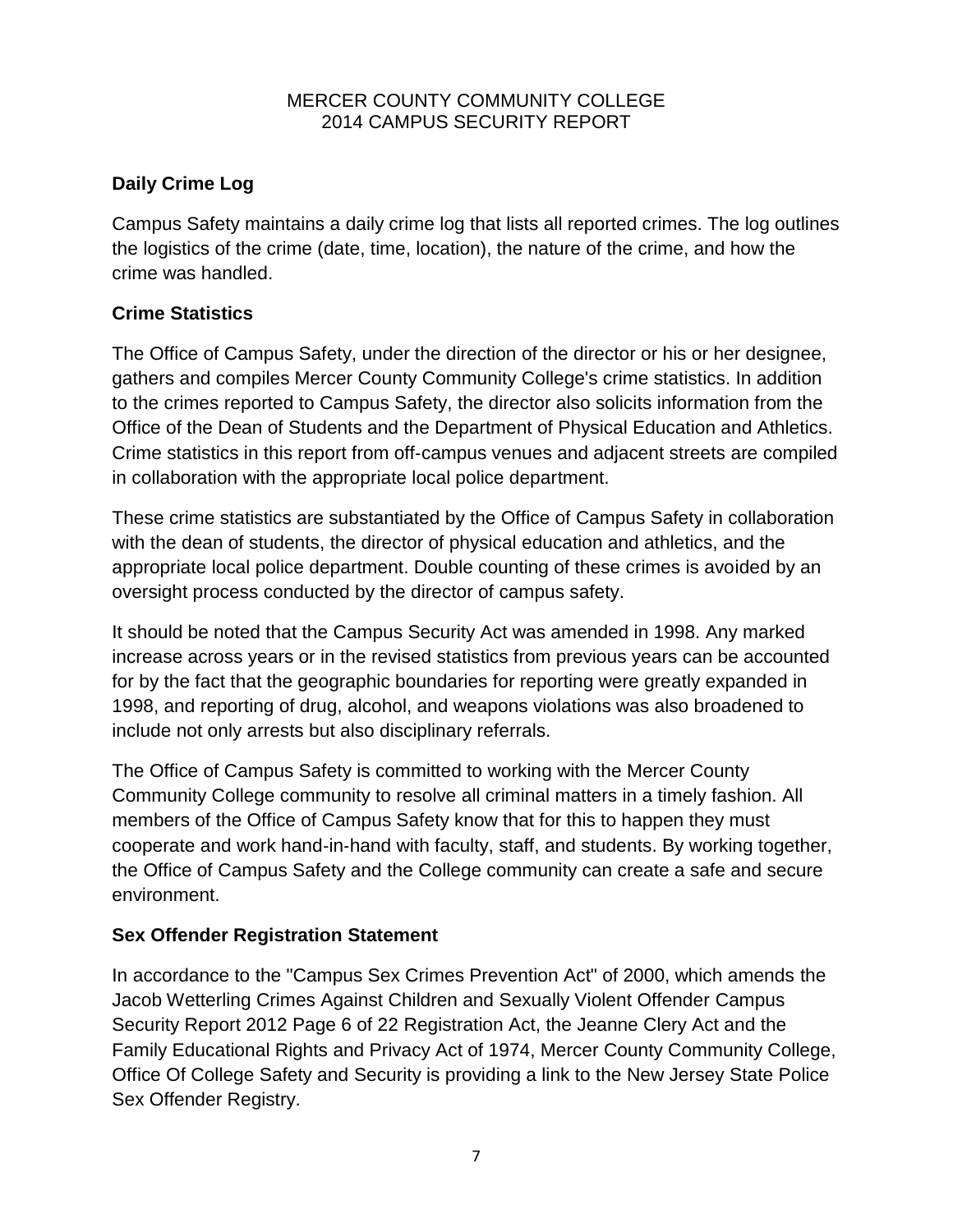The New Jersey State Police is responsible for maintaining this registry. Follow the link here to access the New Jersey State Police website. [http://www.nj.gov/njsp/info/reg\\_sexoffend.html>](http://www.nj.gov/njsp/info/reg_sexoffend.html)

This act requires institutions of higher education to issue a statement advising the campus community where law enforcement information provided by a State concerning registered sex offenders may be obtained.

It also requires sex offenders already required to register in a State to provide notice of each institution of higher education in that State at which the person is employed, carries a vocation, or is a student.

In accordance with New Jersey law, individuals who have been convicted, adjudicated delinquent or found not guilty by reason of insanity for a sex offense must register under New Jersey's Megan's Law. The specific offenses for which registration is required can be found in New Jersey Code at 2C:7‐2. Consistent with this public safety purpose of Megan's Law, the Internet registry law expressly prohibits the use of registry information for the purpose of applying for, obtaining, or denying health insurance, insurance, loans, credit, education, scholarships or fellowships, benefits privileges or services provided by any business establishment (unless for a purpose consistent with the enhancement of public safety), or housing or accommodations.

The law also makes it a crime, punishable by a term of imprisonment between three and five years and a fine of up to \$15,000, to use registry information to commit a criminal offense, and makes it a disorderly persons offense, punishable by a fine of up to \$1,000, to use registry information to commit any disorderly persons or petty disorderly persons offense. These charges would be in addition to any charges related to the underlying criminal act committed.

## **Preventing and Responding to Sex Offenses Statement**

For those who are victims of a sexual assault at this institution, the first priority should be to get to a place of safety and then to obtain necessary medical treatment. The Office of College Safety and Security strongly advocates that a victim of sexual assault report the incident in a timely manner. Time is a critical factor for evidence collection and preservation. An assault should be reported directly to the appropriate local police department and/or the Office of College Safety and Security. The filing of a police report will not subject the victim to scrutiny or judgmental opinions.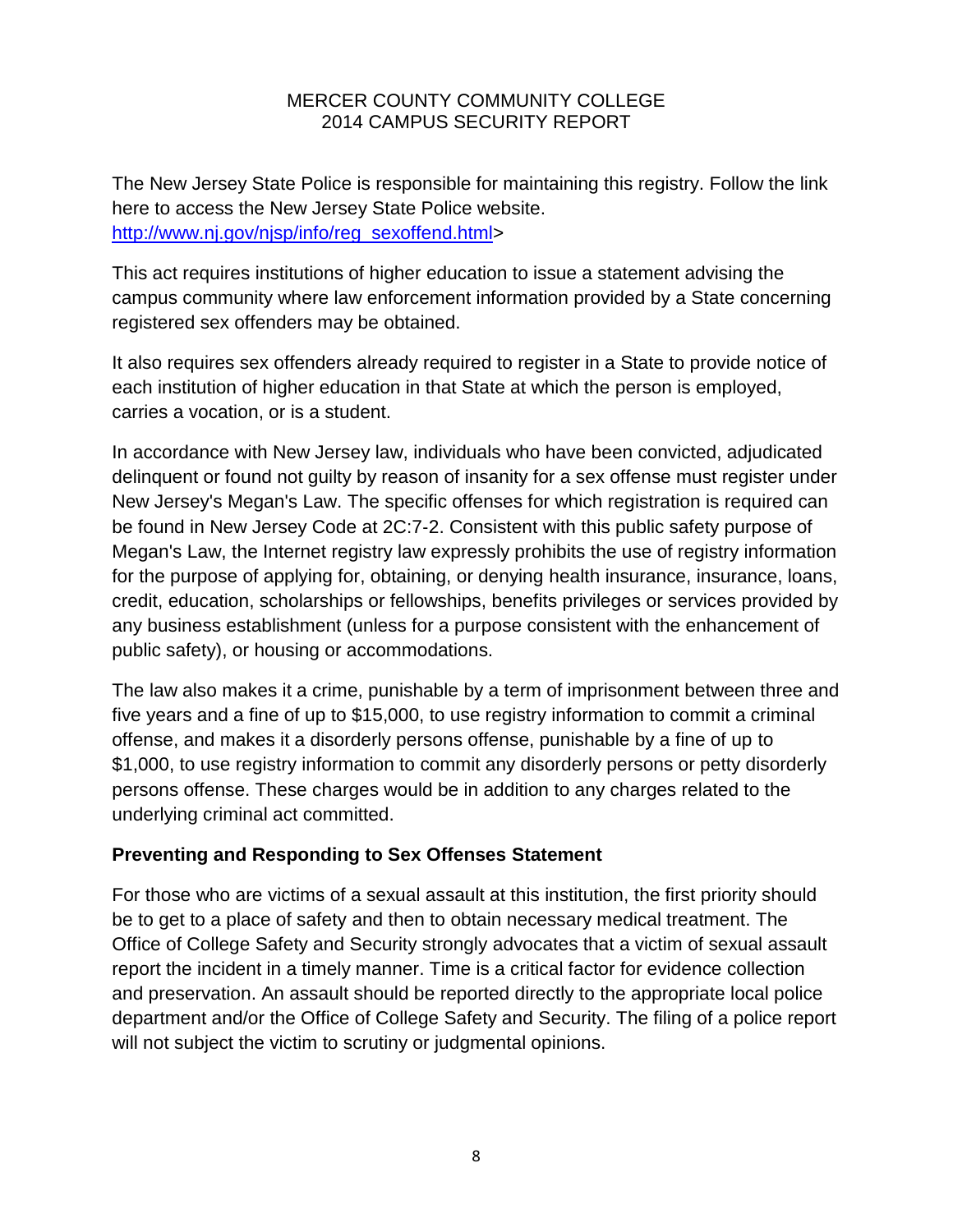Filing a police report will: Ensure that a victim of sexual assault receives the necessary medical treatment and tests, at no expense to the victim. Provide the opportunity for collection of evidence helpful in prosecution, which cannot be obtained later. (Ideally a victim of sexual assault should not wash, douche, use the toilet, or change clothing prior to a medical/legal exam.)

Assure the victim has access to free confidential counseling from counselors specifically trained in the area of sexual assault crisis intervention.

When a sexual assault victim contacts the local police department, the Mercer County Prosecutors Office Sex Crimes Unit will be notified as well.

The victim of a sexual assault will receive assistance from both the local police department and Mercer County Prosecutors office with regard to the investigation and all criminal justice system proceedings.

Counseling options are available through the local police departments and the Mercer County Prosecutors Office of Victim Witness Advocacy. The Office of Victim Witness Advocacy provides crime victims and witnesses with services designed to help them cope with the aftermath of victimization and make their participation in the criminal justice process less difficult and burdensome. The unit strives to afford the highest quality of services to the greatest number of victims. One of the unit's most crucial responsibilities is keeping victims and witnesses advised of their current case status. This is accomplished through a series of letters mailed at each significant phase of the criminal prosecution.

Another essential role of the Victim Witness staff is to advocate for victims and promote their rights within the criminal justice system. The office provides emotional support, crisis intervention, referrals, court accompaniment and information to victims and witnesses. In addition to assisting with restitution requests, staff members help victims complete and file claims with the Victims of Crime Compensation Board. One of the most important and basic rights of victims during the criminal justice process is the right to participate. Advocates ensure that victims are afforded that right by providing guidance and support. In a related vein, the office also notifies victims of inmate releases on bail, parole eligibility and sentence expiration so that victims can take appropriate steps to object or prepare for the inmate's release.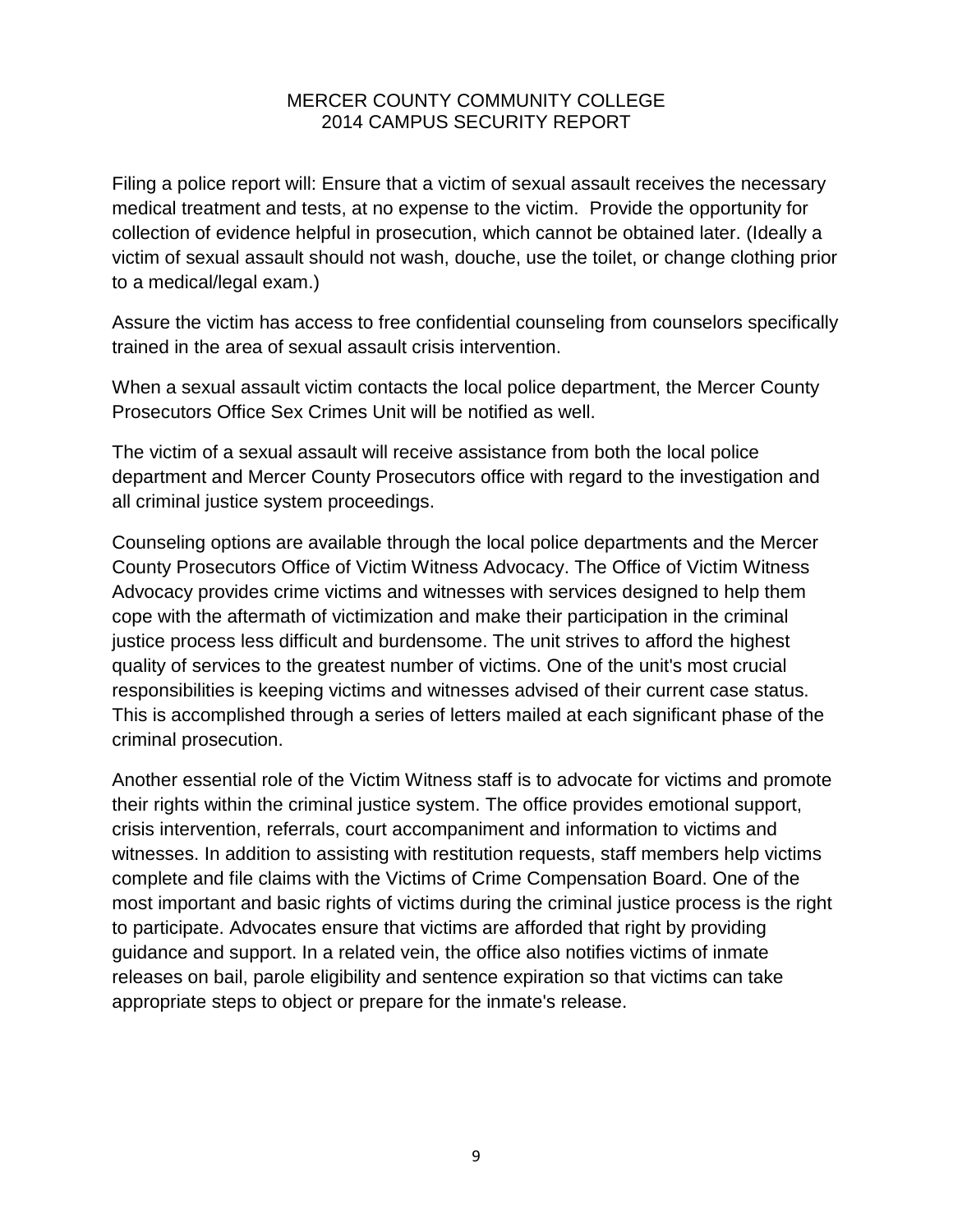In addition to these direct victim services, the office maintains strong partnerships with allied professionals, other victim service providers and leaders in the community to ensure that a comprehensive network of services and support is available.

The unit has a trained staff of victim witness advocates and support personnel. Bilingual (English/Spanish) staff members are available. Student interns and/or volunteers occasionally provide part‐time assistance.

For more information, contact the Mercer County Prosecutor's Office of Victim Witness Advocacy at 609.989.6428.

Disciplinary proceedings, as well as guidelines for cases involving sexual misconduct/sexual harassment are detailed in the Student Handbook. The Handbook provides information regarding the judicial procedures. A student found guilty of violating the college's sexual misconduct/sexual harassment policy could be criminally prosecuted in the state courts and may be suspended or expelled from the college.

## **Timely Warnings Statement**

In the event that a situation arises, either on or off campus, that, in the judgment of the director of College Safety and Security, constitutes an ongoing or continuing threat, a campus wide "timely warning" will be issued. Timely Warnings will be issued through M‐ Alert ‐ The College Emergency Alert Messaging System.

M‐Alert is the emergency messaging system implemented by Mercer County Community College. This system enables MCCC administrative, safety and security professionals to reach all students, faculty, and staff members with time‐sensitive messages via voice recording, e‐ mail, and text messaging. During unforeseen events, critical situations, or emergencies, the College may employ this system to broadcast pertinent information and provide details on appropriate response.

M‐Alert helps MCCC provide a safer environment, enhance emergency preparedness, and keep its students and employees better informed. In order to ensure that the M‐ Alert system is effective, all employees and students must provide current contact information. Update your contact information immediately. (Via the Student or Employee MCCC web portal.) Accurate and timely information is essential in order for the Office of College Safety and Security to help everyone in the event of an emergency.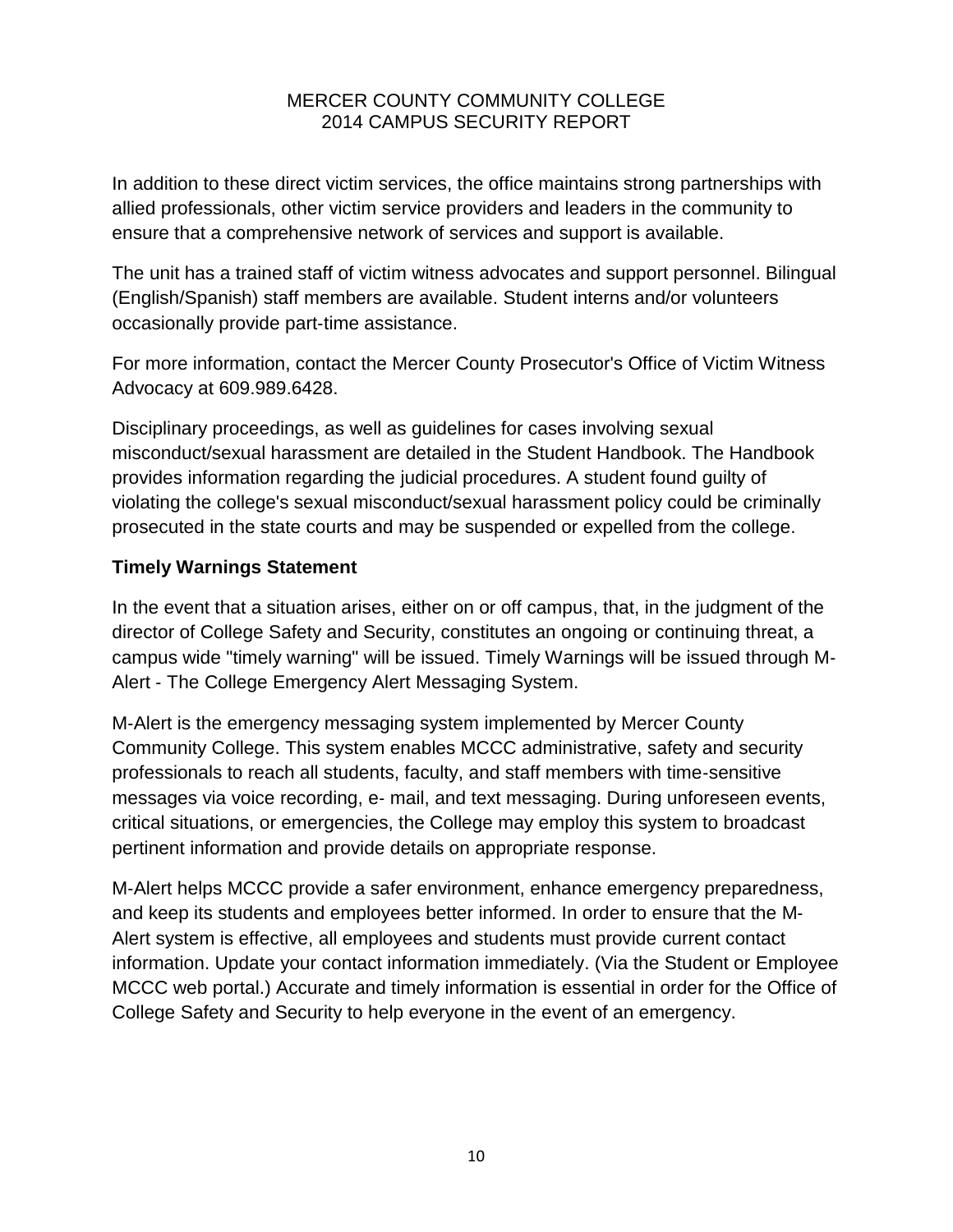# **Emergency Notifications Statement**

In the event of a confirmed significant emergency or dangerous situation involving an immediate threat to the health and/or safety of students or employees occurring on the campus, Mercer County Community College will immediately notify the campus community. An "immediate" threat as used here encompasses an imminent or impending threat.

Some examples of significant emergencies or dangerous situations are but not limited to outbreak of meningitis, norovirus or other serious illness, approaching tornado, hurricane or other extreme weather conditions, earthquake, gas leak, terrorist incident, armed intruder, bomb threat, civil unrest or rioting and explosion.

The College President is responsible for the overall direction of the campus emergency response. The authority to declare a Campus State of Emergency rests with the President or the Vice President of Administration and Chief Business Officer. In the event that a situation arises, either on or off campus, a campus wide "emergency notification" will be issued. Emergency notifications will be issued through M‐Alert ‐ The College Emergency Alert Messaging System. During unforeseen events, critical situations, or emergencies, the College may employ this system to broadcast pertinent information and provide details on appropriate response.

## **Crime Prevention Tips**

Call 3200 and/or 3503 from any campus phone to report an emergency.

Value your safety as well as the safety of others.

Always be aware of your surroundings.

Report all suspicious persons or activities, safety hazards or unsafe lighting to the Office of

College Safety and Security at 609-570‐3503.

Don't walk alone. Get a friend to walk with you. Call the Office of College Safety and Security at 609.570‐3503 for a Safety Escort.

At night, always choose a well‐lit and well‐populated walking route.

Develop a relationship with your class mates; encourage checking in with each other.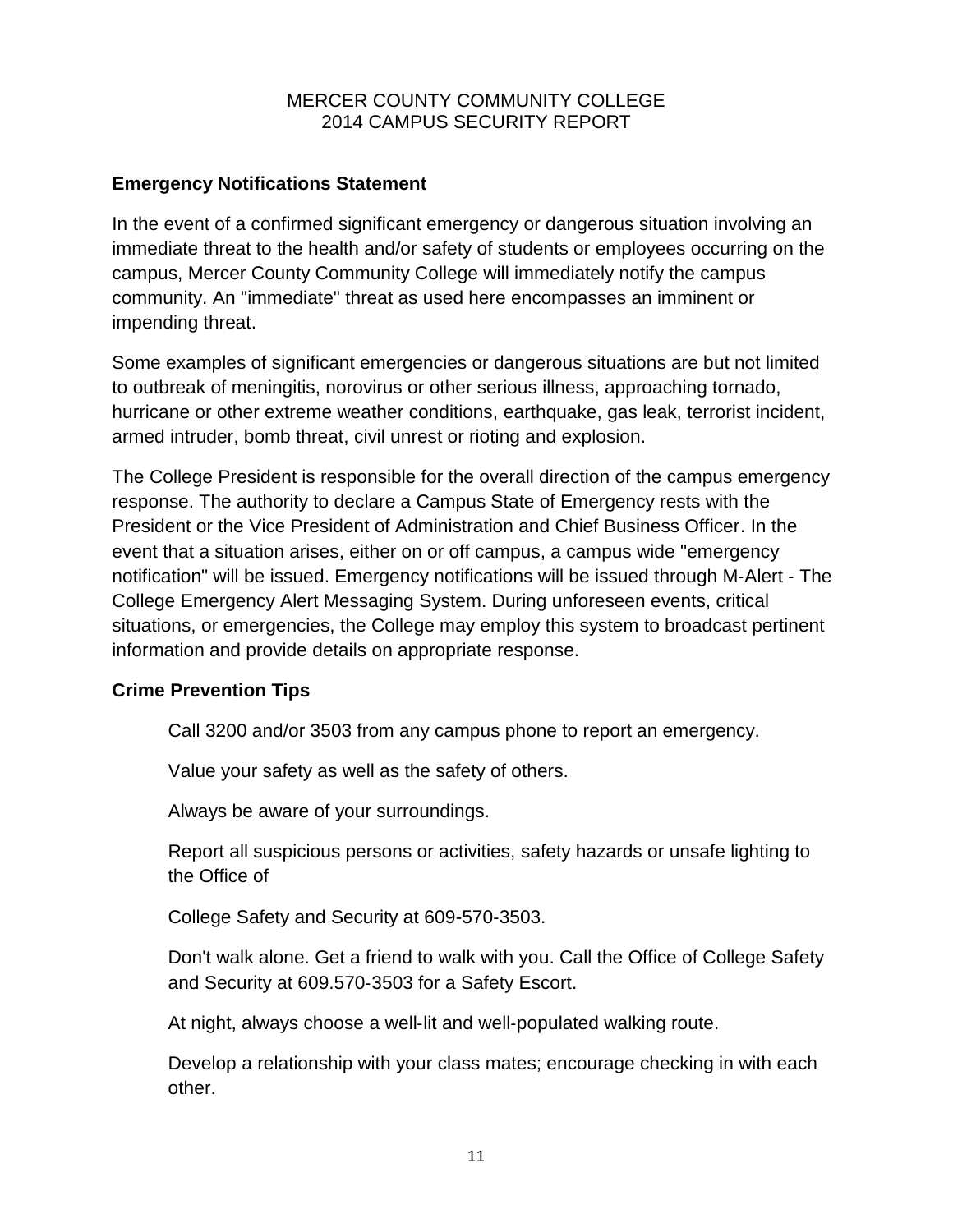Have your keys in hand before you get to your vehicle.

Never take shortcuts through poorly lit areas.

Keep your vehicle doors locked at all times with your windows up. Do not leave valuables such as electronics, clothing, loose change or other personal items in your car. If you need to leave anything in your vehicle, do not leave it in plain sight.

Never leave your book bag, purse, laptop or other valuables unattended.

The Office of College Safety and Security is committed to working with the Mercer County Community College community to resolve all criminal matters in a timely fashion. All members of the Office of Campus Safety know that for this to happen they must cooperate and work hand-in-hand with faculty, staff, and students of Mercer County Community College. By working together, the Office of College Safety and Security and the College community can create a safe and secure environment.